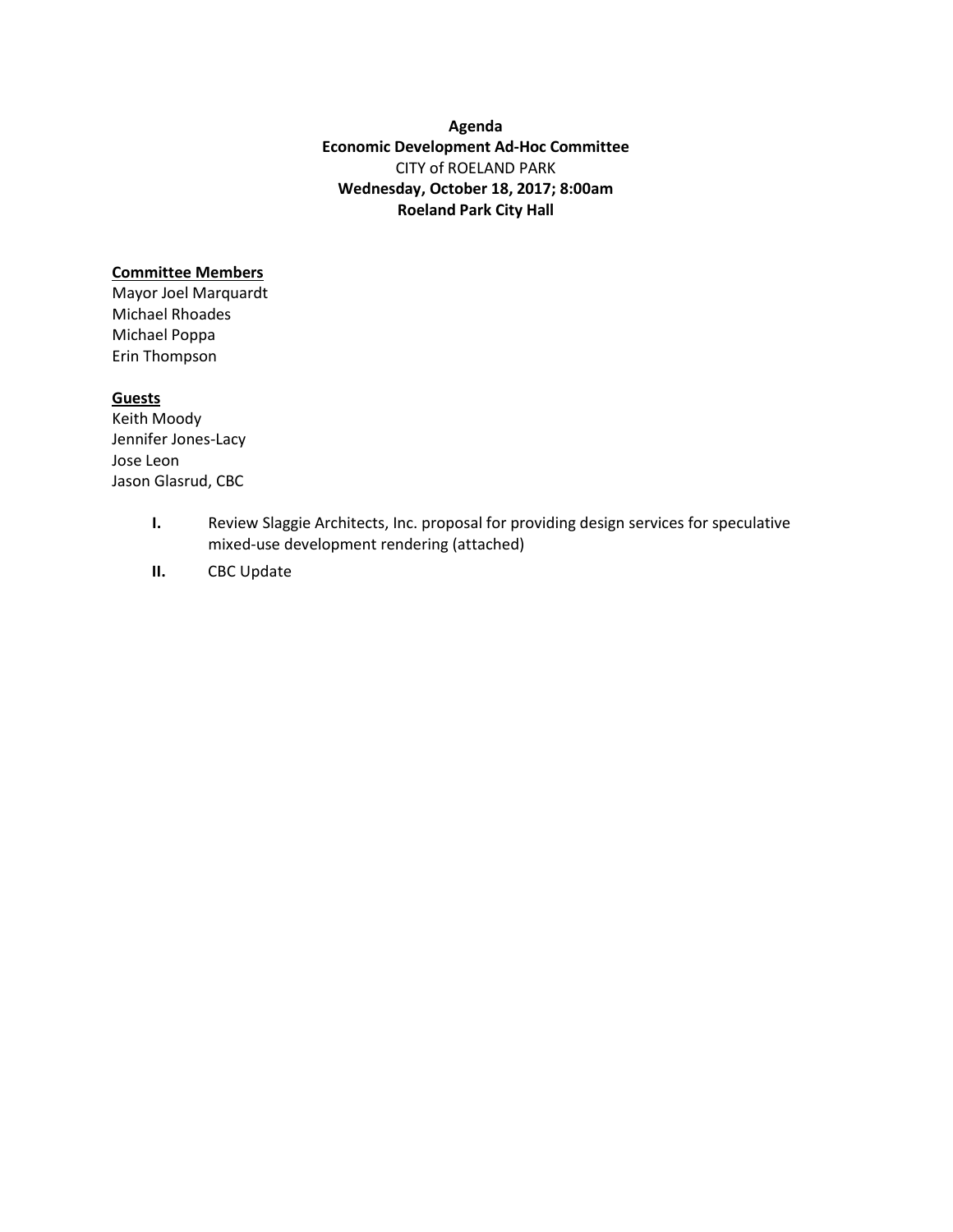

ARCHITECTURE

PLANNING

INTERIORS GRAPHICS

October 13, 2017

**Mr. Jason Glasrud Development Manager CBC Real Estate Group 4706 Broadway, Suite 240 Kansas City, MO 64112**

Email: jglasrud@cbcrealestate.com

# RE: **Proposal for design services Speculative mixed-use development 48th Street and Roe (Former Swimming Pool Site) Roeland Park, KS**

#### KANSAS CITY MO 4600 Madison Avenue Suite 350

Kansas City, Missouri 64112

OMAHA, NE 14710 West Dodge Road Suite 100 Omaha, Nebraska 68154

Telephone 816.756.1958 Telefax 816.756.1795 Toll free 888.756.1958

www.slaggie.com

Dear **Jason:**

We are pleased to submit to you a letter of agreement for design services as described below. It is our understanding that CBC Real Estate Group (Client) requests Slaggie Architects, Inc. (SAI) to perform the following services pursuant to the terms of this letter Agreement, SAI's General Provisions, and any exhibits attached hereto (hereinafter "The Agreement").

It is our understanding that SAI shall be providing a set of concept images for a mixed-use development on the former Swimming Pool Site located at the northeast corner of 48<sup>th</sup> Street and Roe in Roeland Park. The images shall include but not limited to: an illustrative site plan, and elevations to convey a comprehensive solution for this parcel to inspire a public/private relationship to develop this site.

SAI shall work with CBC and the City of Roeland Park from a speculative mixed-use program that shall include a 90 room limited service hotel, a 3,000 to 4,000 square foot full service restaurant, and an entertainment component. The two concepts to develop are an Extreme Sports Complex including an Aerial Challenge Coarse and Rock Climbing, and a Movie Theater Concept. This program will be developed as a framework for a speculative Mixed Use Visioning Package as a basis for development.

## *Scope of Services*

*Note: this work does not include documentation for Entitlement or Construction purposes. These efforts are to create a Visioning Package- a series of diagrams to inspire a publicprivate initiative. Any subsequent efforts may be requested and provided and performed on behalf of the Client under a separate proposal.* 

### *01 Initial Programming and Planning Services*

- A. Project Administration (1) General Meeting with City Administrator and Client to understand City's needs and intent for this effort.
- B. SAI to develop initial Concept Sketches from the speculative program.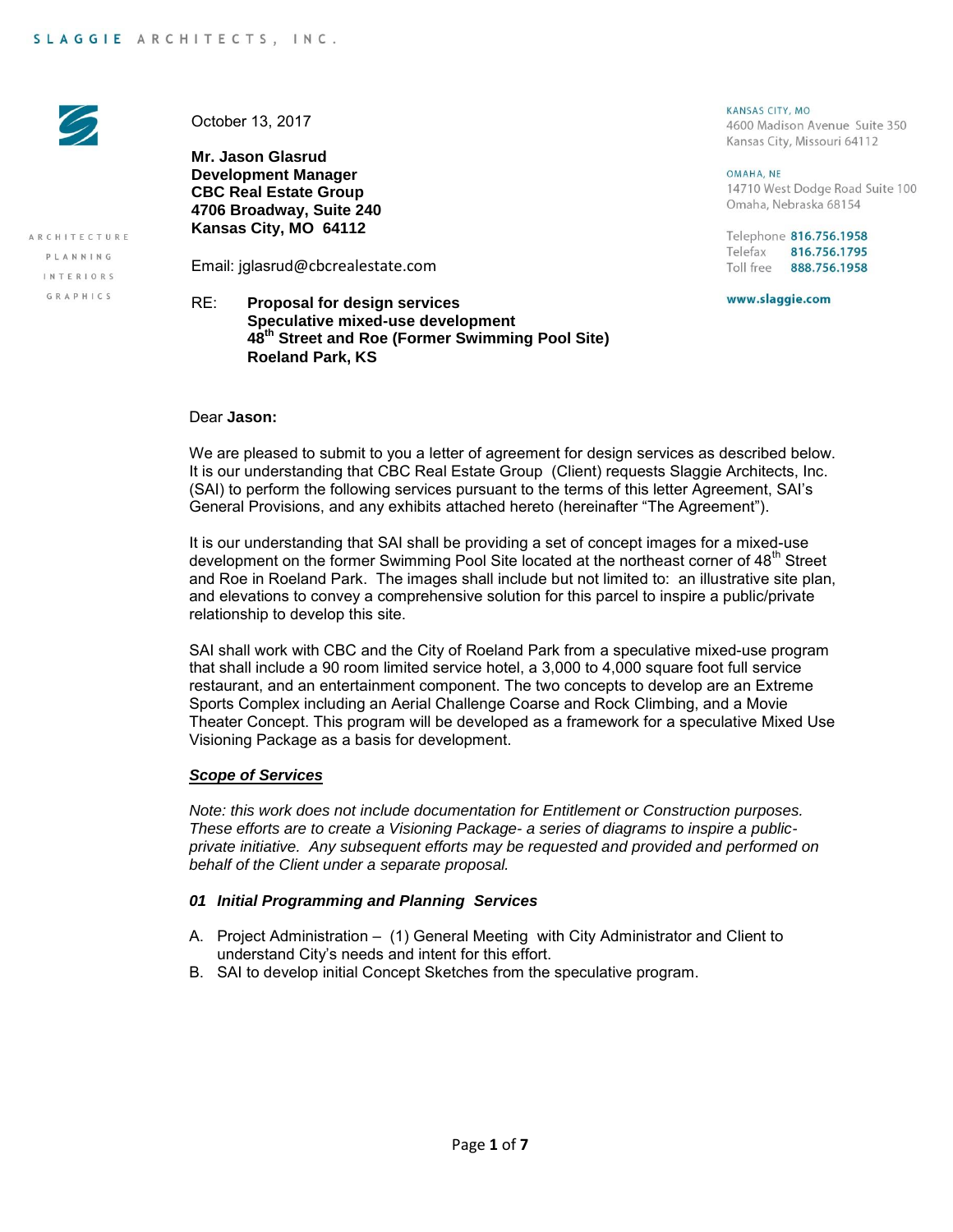# *02 Visioning package*

- A. Project Administration- (1) General Meeting with Client to commence work, set the course for the initial planning concept to meet potential City-related long range goals, and set delivery deadlines and expectations
- B. Delivery of illustrative site plans, and elevations suitable for presentation to stakeholders. These images include but are not limited to the following:
	- 1. Illustrative, color-rendered Site Plan/ Project plan
	- 2. Rendered Elevations of the Concept
	- 3. Spreadsheet of proposed uses with square footage and parking ratios utilizing prudent baseline guidelines as expressed by the Urban Land Institute (ULI) 4. All images shall be delivered in a .pdf, high-resolution format
- C. Discipline Coordination with City-engaged Civil Engineer to ascertain accurate survey information, comply with municipal design standards and parameters, and understand infrastructure needs
- D. Develop the Design
- E. Programming and Design Narrative of proposed Visioning Package
- F. Project Administration- (1) Presentation meeting with Stakeholders

# *Excluded Services*

- 1. Special footing and foundation design for site soil conditions which would include, but not be limited to soil bearing capacity less than 2000 psf., ground water, unsuitable fill, toxic materials
- 2. Making revisions to Visioning Package after completion of the work. Preliminary or Final Drawings and Specifications when these revisions are inconsistent with approvals or are required changes due to causes not solely within the control of the Architect
- 3. Special Inspections or Traffic Studies as required by the Building Code or Municipality
- 4. Preparation of documents for multiple bid packages for GC budgeting and pricing alternates
- 5. Computerized analysis of building operations to compare building system types and/or projected energy costs
- 6. TIF-related or TDD-related exhibits as required by the municipality
- 7. Analysis or design of acoustical work
- 8. Commissioning of mechanical or electrical systems
- 9. Computer modeling or fly-bys beyond the scope defined in this proposal
- 10. Professional rendering services
- 11. Detailed estimations of construction cost
- 12. "LEED" consultation or design for purposes of achieving certification
- 13. Any and all Civil Engineering and Landscaping Design services including identification of all utilities, easement and setbacks- it is our understanding that these services may be provided by City-engaged Vendors.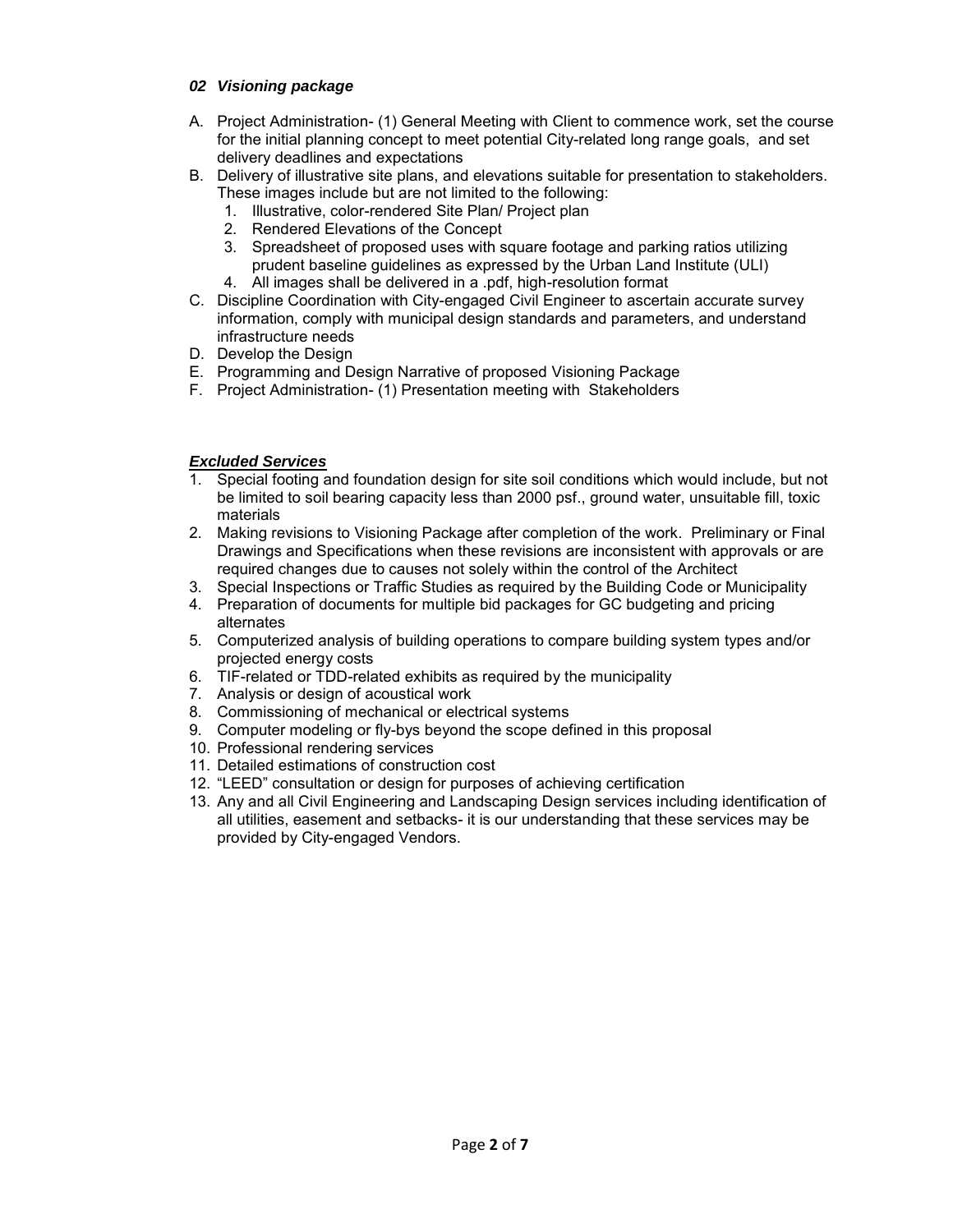# *Design Fees*

# *01 Design Services and Visioning Package*

Includes the development of Site Plan(s), imagery, and meetings with Client and other stakeholders. This work has been defined as an hourly not-to-exceed based on the anticipated work with the following estimated hours for each task:

## **Basic Services Package**

|                          | <b>Total estimated hours:</b>                       | 84 hours |
|--------------------------|-----------------------------------------------------|----------|
|                          | (4 sheets images at 4 hours/ image)                 | 16 hours |
| $\blacksquare$           | Final finished rendering services and modifications |          |
| $\overline{\phantom{0}}$ | Elevations/ site sections                           | 24 hours |
| $\overline{\phantom{0}}$ | Site Plan(s) development                            | 32 hours |
| $\overline{\phantom{0}}$ | General coordination meetings:                      | 12 hours |
|                          |                                                     |          |

## *Total estimate:*

# *(84 hours @ avg. hourly rate of 115.00/hr.): \$9,660.00\**

## *\*This is an estimated lump sum. Services not spent against this amount shall not be invoiced. Additional services requested beyond this scope shall be invoiced accordingly based on the enclosed rate sheet on Exhibit A-page 6 of this proposal*

# **Add Alternate Services Package**

*Upon the request of the Client, we have separated these services as an add alternate. We would strongly recommend providing these services to assist all stakeholders in the complete visioning of the work. Once the modeling is complete, it may become an ongoing tool for the Client and the City garner support for this effort to the community at large.* 

| Modeling of site suitable for 3-d formatted |                    |
|---------------------------------------------|--------------------|
| renderings and/or fly-by imagery            | estimated 40 hours |

- Finished rendered images (16 hours/ image) *quoted based on scope*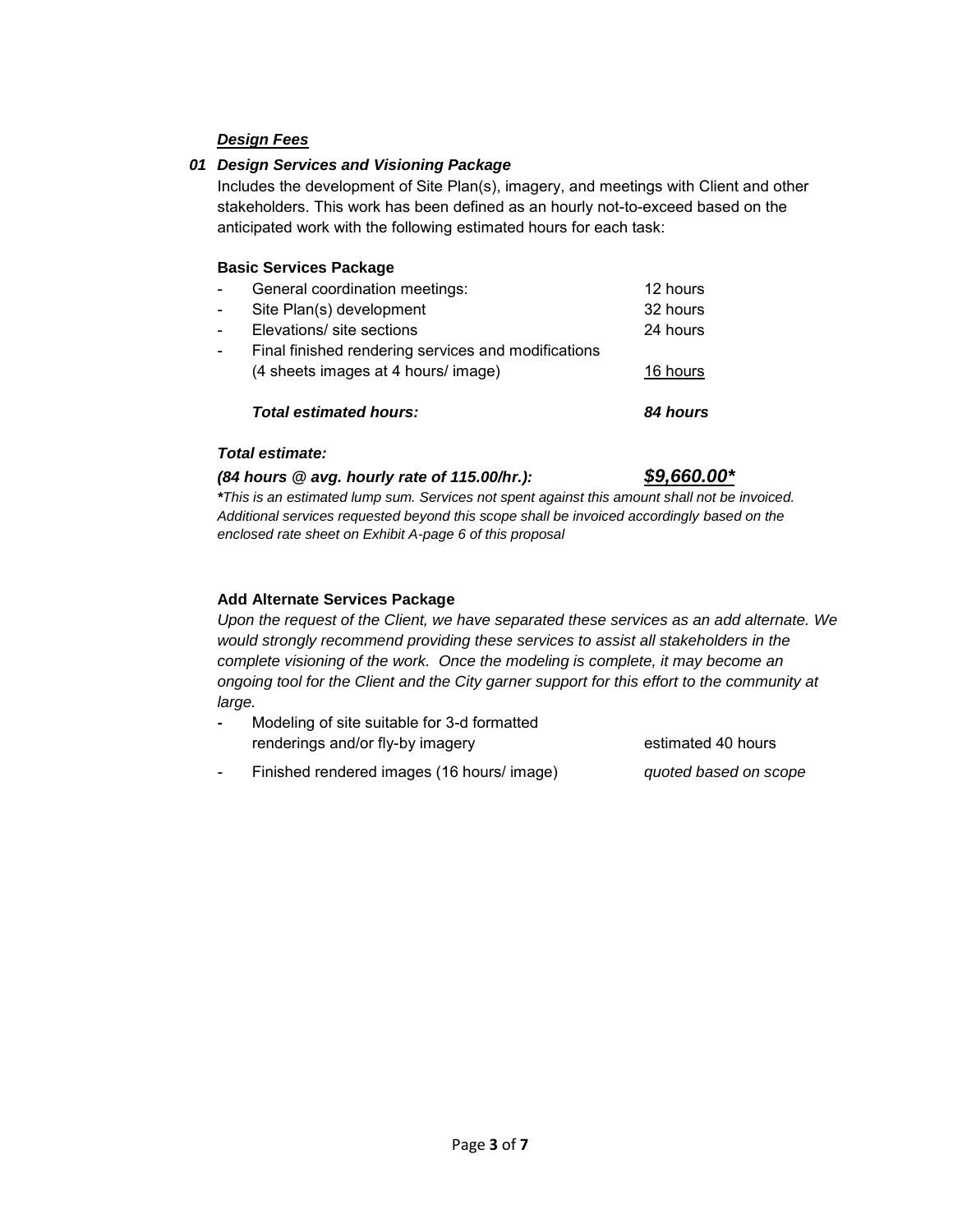## *Expenses/Reimbursables*

Reimbursable expenses include but are not limited to plotting, printing, courier service, mileage, etc., and shall be billed in accordance with the attached expense schedule on a monthly basis.

## *Invoicing*

We will invoice monthly for the work completed in that month. Payment is due upon receipt of invoice. Payments beyond 30 days are subject to a late payment charge of 1.5% per month (18% APR) or \$25.00, whichever is greater.

Your signature below shall be required to fully execute this contract. Upon receipt of this signed contract and the retainer payment, we will commence work on your project. The retainer shall be applied to your final invoice.

Should you find the terms of this proposal acceptable, we shall immediately begin our work. We look forward to continuing our working relationship with you on this project and are prepared to begin immediately.

Your signature below will constitute agreement to these terms. Please call us at 816.756.1958 with any questions you have regarding this proposal.

Respectfully submitted,

Slaggie Architects, Inc.

October 13, 2017

**Scott J. Slaggie RA, AIA, NCARB, LEEDAP** Date President

Accepted by:

 $\overline{\phantom{a}}$  , and the contract of the contract of the contract of the contract of the contract of the contract of the contract of the contract of the contract of the contract of the contract of the contract of the contrac CBC Real Estate Services, Inc or Date CBC Real Estate Services, Inc or Authorized Agent

### **Exhibit A – General Provisions**

Any work beyond the scope of services such as additional design work, revisions to the design after Construction Documents have been started, work outside scope, and etc. shall be performed upon written approval by the Client, and shall be determined in accordance with the following hourly rates: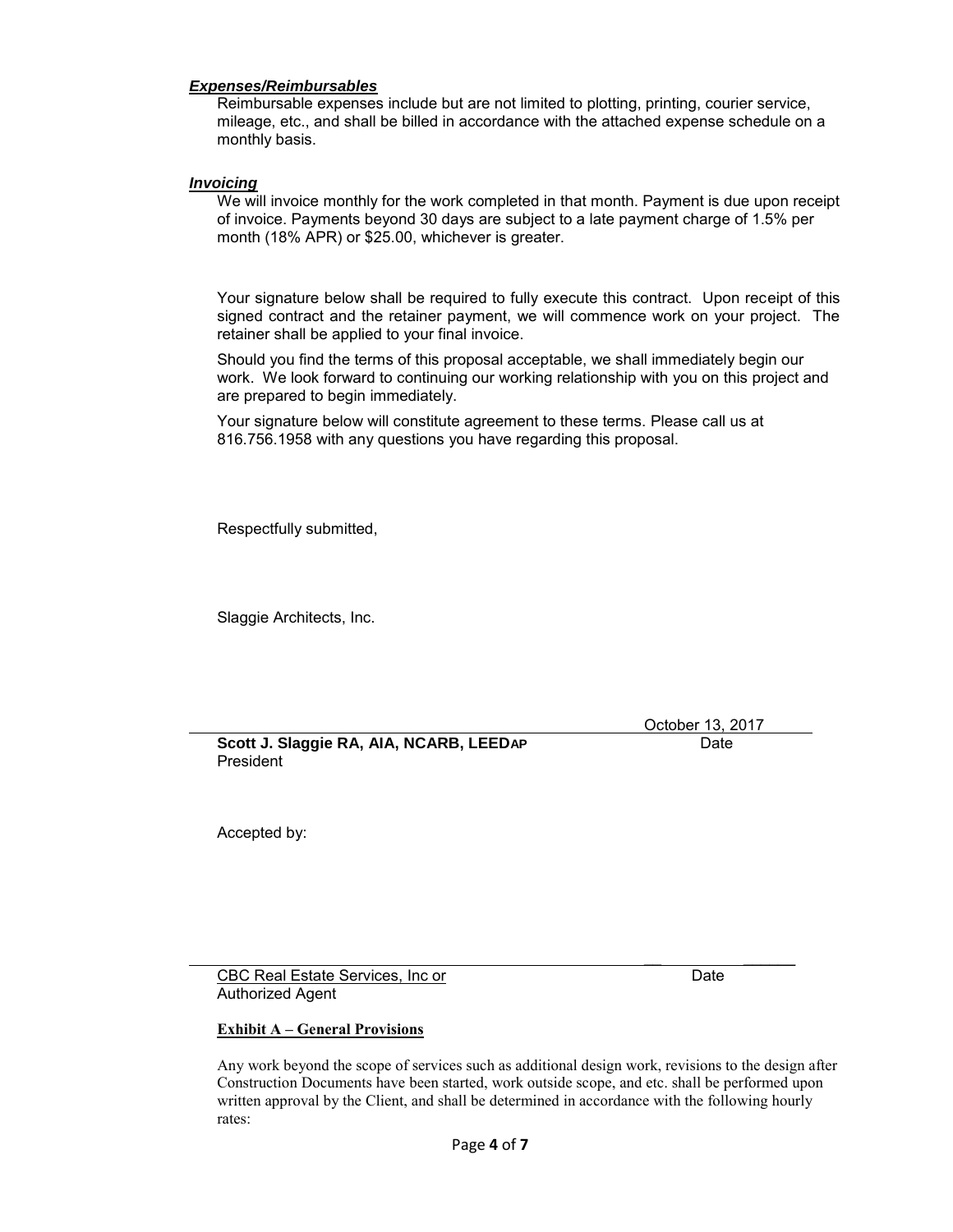| $\bullet$ |            |
|-----------|------------|
| $\bullet$ |            |
| $\bullet$ |            |
| $\bullet$ |            |
| $\bullet$ |            |
| $\bullet$ |            |
| $\bullet$ | \$85.00/hr |
| $\bullet$ |            |
|           |            |

We will invoice monthly for the work completed in the previous month. These services shall be invoiced after the end of each month. Payment is due upon receipt of invoice. Payments beyond 30 days are subject to a late payment charge of 1.5% per month (18% APR) or \$25.00, whichever is greater.

# *Expense Rate Schedule*

In-House Plotting Services

In-House Reproduction Services

## *In-House Color Reproduction Services*

In-House Facsimile Services

(out-of-house printing, postage, long distance telephone, delivery services, lodging and meals, commercial transportation, submittal fees, expenses billed to Slaggie Architects by Consultants)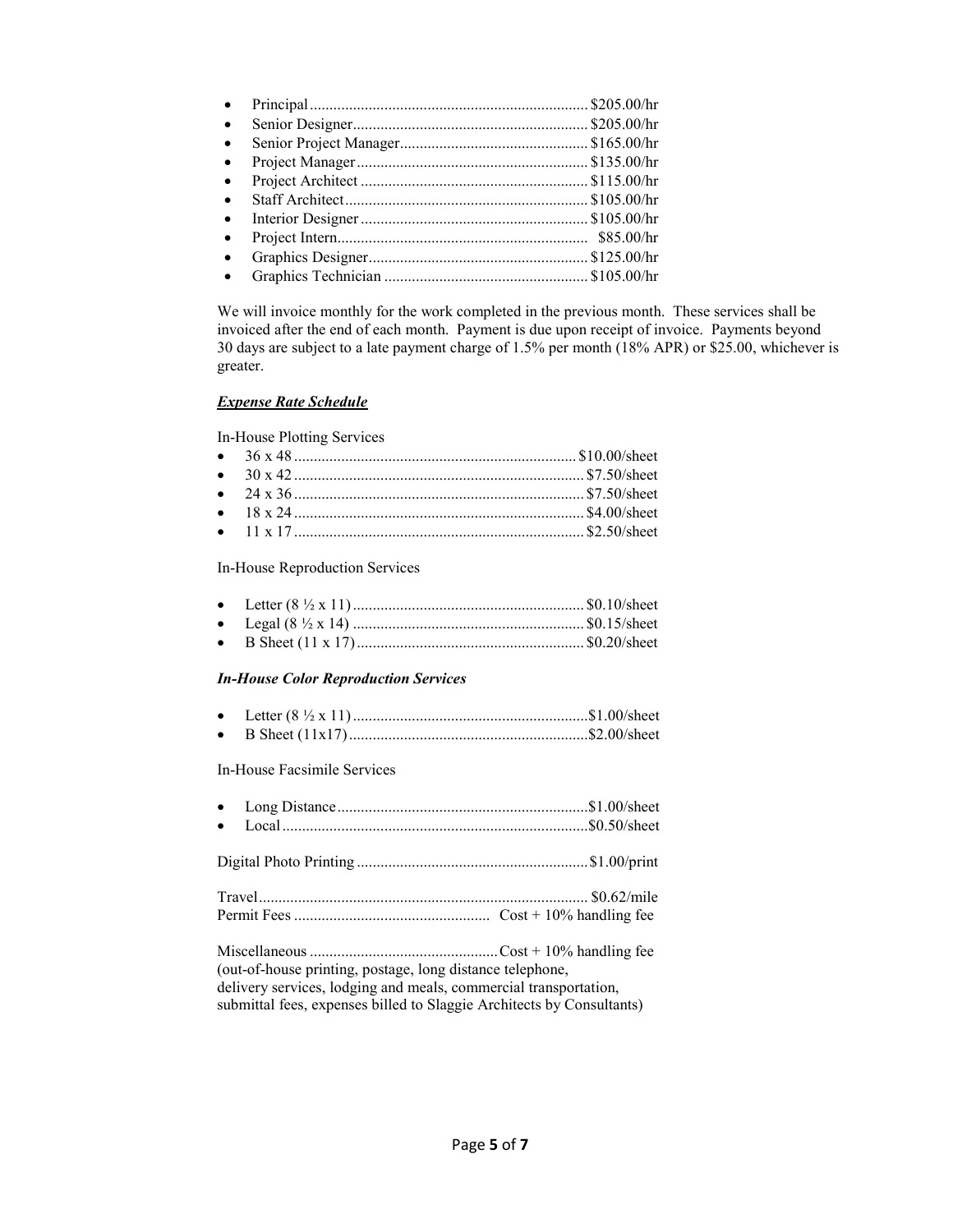#### *Client's Responsibility*

The Client shall provide full information regarding requirements for the project and establish and update the overall budget for the project including the Construction Cost. Client's other costs and reasonable contingencies related to all of the costs.

#### *Information Provided by Others*

The Architect shall indicate to the Client, the information needed for rendering of services hereunder. The Client shall provide to the Architect such information as is available to the Client and the Client's consultants and contractors, and the Architect shall be entitled to rely upon the accuracy and completeness thereof. The Client recognizes that it is impossible for the Architect to assure the accuracy, completeness and sufficiency of such information, either because it is impossible to verify, or because errors, or omissions which may have occurred in assembling the information the owner is providing. Accordingly, the Client agrees, to the fullest extent permitted by law, to indemnify and hold the Architect and the Architect's sub-consultants harmless from any claim, liability or cost (including reasonable attorney's fees and costs of defense) for injury or loss arising or allegedly arising from errors, omissions, or inaccuracies in documents or other information provided by the Client to the Architect.

#### *Responsibility for Construction Cost*

Estimates of Construction Cost, if any, prepared by the Architect, represent the Architect's best judgment as a design professional familiar with the construction industry. It is recognized, however, that neither the Architect nor the Client has control over the cost of labor materials or equipment, over the Contractor's methods of determining bid prices, or over competitive bidding, market or negotiating conditions. Accordingly, the Architect cannot and does not warrant or represent that bids or negotiated prices will not vary from the Client's Project budget or from any estimate of Construction Cost or evaluation prepared or agreed to by the Architect.

#### *Method of Billing*

Monthly statements will be rendered by the Architect to the Client as stated in the payment schedule as noted herein. Client agrees to pay all charges not in dispute within 30 days of receipt of Architect's invoice. Client agrees that Architect has the right to suspend or terminate service if undisputed charges are not paid within 45 days of receipt of Architect's invoice, and Client agrees to waive any claim against Architect, and to indemnify, defend, and hold Architect harmless from and against any claims arising from Architect's suspension or termination due to Client's failure to provide timely payment of undisputed charges. Any charges held to be in dispute shall be called to Architects' attention within twenty days of receipt of Architect's invoice. 1 ½% interest per month will be added after 30 days.

#### *Limits of Liability*

We carry Professional Liability Insurance to protect our clients from errors or omissions connected with our part of the project. It is understood and agreed that to the fullest extent permitted by law, that Slaggie Architects, Inc. total liability to the Client for any and all injuries, claims, losses, expenses, damages or claim expenses arising out of this agreement from any cause or causes shall not exceed the total amount of the Architect's fee unless otherwise agreed upon by both parties. Such causes include, but are not limited to, the Architect's negligence, errors, omission, and strict liability, breach of contract or warranty. Client further agrees that it will also require any contractors, sub-contractors, consultants, or suppliers employed by Client, to agree in writing to limit Architects liability to a maximum of the fee regardless of the number of claims or the number of prosecuting claims against Architect.

The Americans with Disabilities Act (ADA) provides that it is a violation of the ADA to design and construct a facility for first occupancy later than January 26, 1993, that does not meet the accessibility and usability requirements of the ADA except where an entity can demonstrate that it is structurally impractical to meet such requirements. The Client acknowledges that the requirements of the ADA will be subject to various and possibly contradictory interpretations.

The Architect therefore, will use reasonable professional efforts to interpret applicable ADA requirements and other federal, state and local laws, rules, codes, ordinances, and regulations as they apply to the project. The Architect, however, cannot and does not warrant or guarantee that the project will comply with interpretations of ADA requirements and/or requirements of other federal, state, and local laws, rules, code, ordinances and regulations as they apply to the project.

#### *Ownership and Use of Documents*

Client acknowledges the Architect's Construction Documents are instruments of professional service and unauthorized reuse of the Construction Documents would subject the Architect to liability outside the scope of this Agreement. Nevertheless, the plans and specifications prepared under this Agreement shall become the property of the Client upon completion of the Work and payment in full of all monies due to the Architect. The Client shall not reuse or make any modifications to the plans and specifications without the prior written authorization of the Architect. The Client agrees, to the fullest extent permitted by law, to indemnify and hold the Architect harmless from any claim, liability or cost (including reasonable attorney's fees and defense cost) arising or allegedly arising out of any unauthorized reuse or modification of the Construction Documents by the Client or any person or entity that acquired or obtains the plans and specifications from or through the Client without the written authorization of the Architect.

### *Photographic and Artistic Representation*

The Client acknowledges that the Architect shall have the right to include photographic or artistic representation of the design of the project among the Architect's promotional and professional materials. The Architect shall be given reasonable access to the completed project to make such representations. However, the Architect's